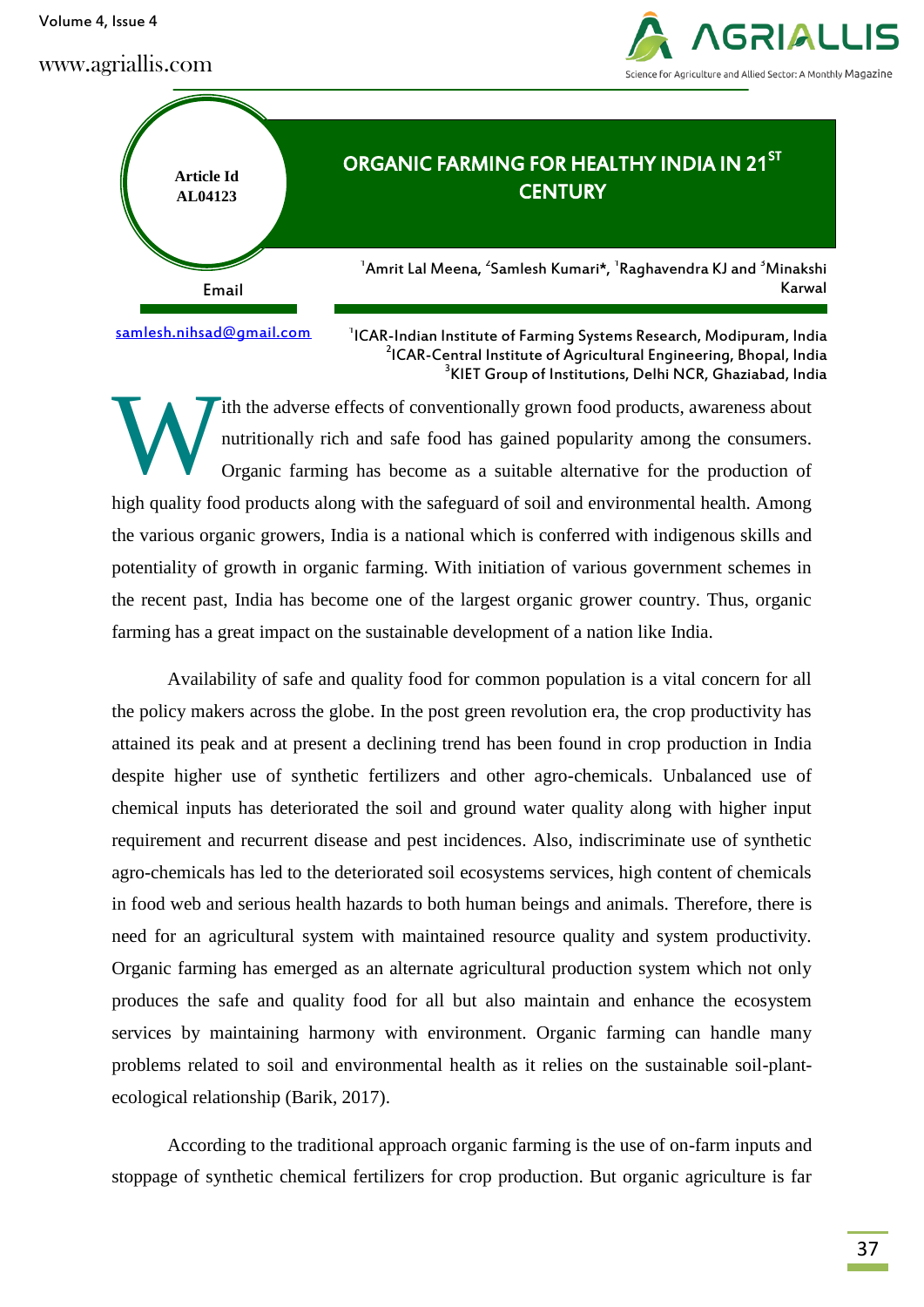

deeper concept besides the non-chemicalization of farm. According to the recent researches in the field of organic farming, it is an inclusive accession for maintaining soil and plant productivity leading to the enrichment of the surrounding ecology. As per the definition as given by International Federation of Organic Agriculture Movement (IFOAM) "Organic agriculture is a production system that sustains the health of soils, ecosystems and people". It confides on biodiversity, ecological processes and cycles fitting to local conditions, rather than use of inputs with harmful effects. The major objective of organic farming is to develop a self-sustainable agricultural production system in harmony with nature which provides healthy, economically and ecologically sustainable agricultural produces with endowment of enclosing biodiversity and its entire components. Organic farming basically relies on four principles i.e. Principle of health, care, ecology and fairness (fig. 1). Inspiration and enhancement of biological cycles in production system, reduction of all types of pollution and increase in long-term soil fertility, conservation of genetic diversity of food and production of high-quality food lies in the basic principles and practices of organic farming (Das *et al*., 2020). Before commencement of pure organic farming, the farms are grown for 3 years without use of any synthetic fertilizers and other agro-chemicals along with lower contamination from adjacent farms.



**Fig. 1.** Various principles of organic farming (Source: IFOAM, 1998; Das *et al*., 2020)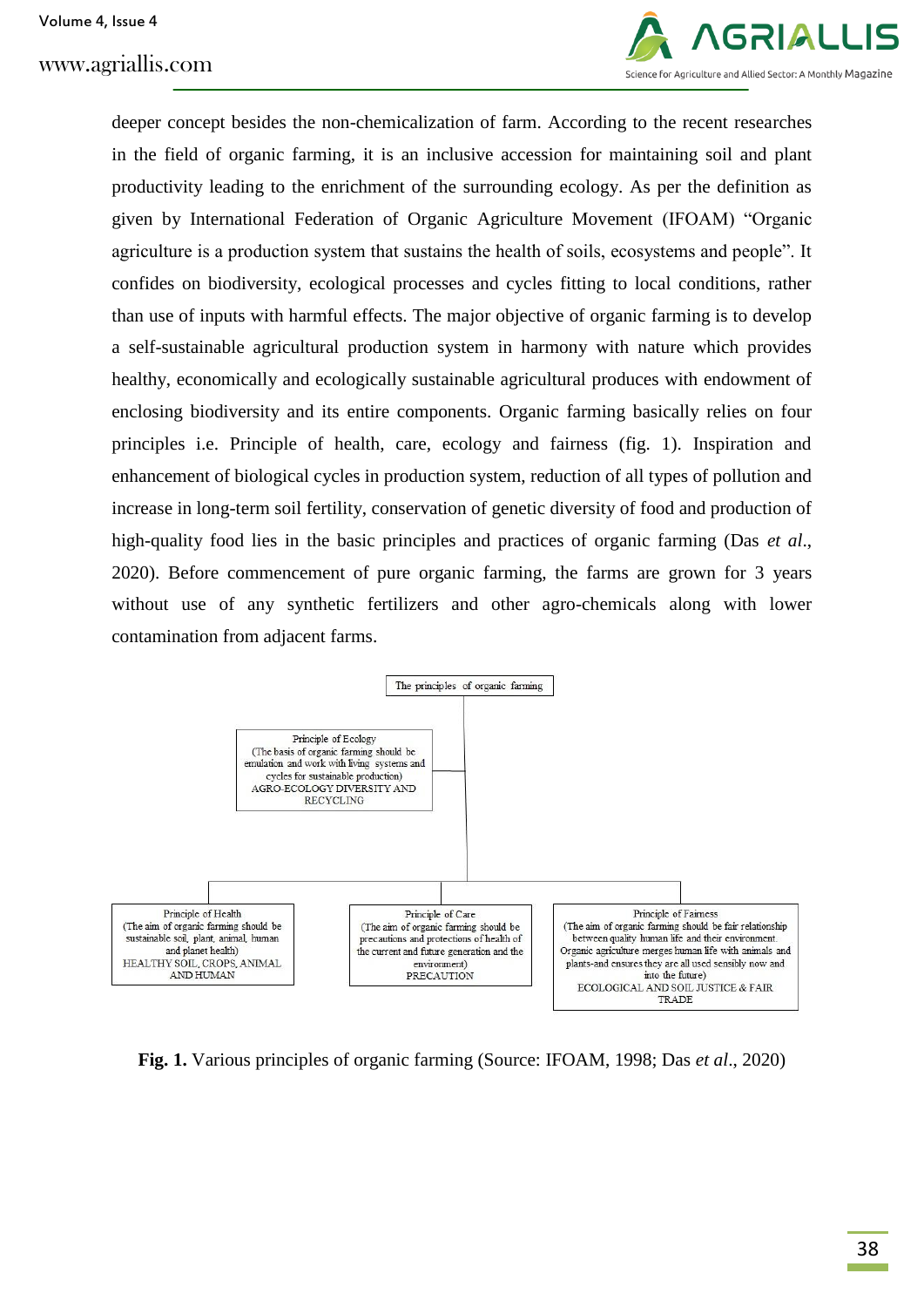

### **Benefits of Organic Farming**

Organic farming has emerged as a most suitable alternative in the recent past for sustainable agricultural production; as it not only provides the safe and healthy food to both growers and consumers but also provides a safeguard to the deteriorating soil and environmental health (Das *et al*., 2020). Organic farming has several benefits; among them the major ones are as follows:

- $\triangleright$  Nutritional benefits and health safety
- Environmental impact
- $\triangleright$  Socioeconomic impact
- $\triangleright$  Organic agriculture and sustainable development

### *Nutritional benefits and health safety*

In the recent past, adverse impacts of synthetic fertilizers and other agro-chemicals have created the awareness about the demands of organic products among both growers and consumers because of higher nutritional value of organic products. Among the various agricultural products grown organically have higher nutritional value over the conventionally grown products especially the leafy vegetables, tubers and other vegetable which are consumed directly and grown organically have higher dry matter and nutritional level. Also, organically grown cereals have higher quality protein and better amino acid scores over the conventional products (Wani*et al*., 2017). The study conducted by Numberg*et al*. (2002) showed that the meat produced from organically feed cattle contained fourfold more linolenic acid and polyunsaturated fatty acids. Also, the milk produced from organic farms recorded higher carotenoids, vitamin E and polyunsaturated fatty acids.

Among the plants, organically grown plants have higher iron, magnesium, calcium, potassium and phosphorus content. Also, the organically grown agricultural products have no pesticides residues.

## *Environmental impacts*

Various studies conducted across the globe have revealed the protective role of organic farming in environmental conservation. Reduced/no use of external synthetic fertilizers and other agro-chemicals in organic farming provides a better safeguard for soil, water, local terrestrial and aquatic wildlife along with the environment. In addition to this, the organic farms maintain the higher level of biodiversity due to use of organic inputs and crop rotation.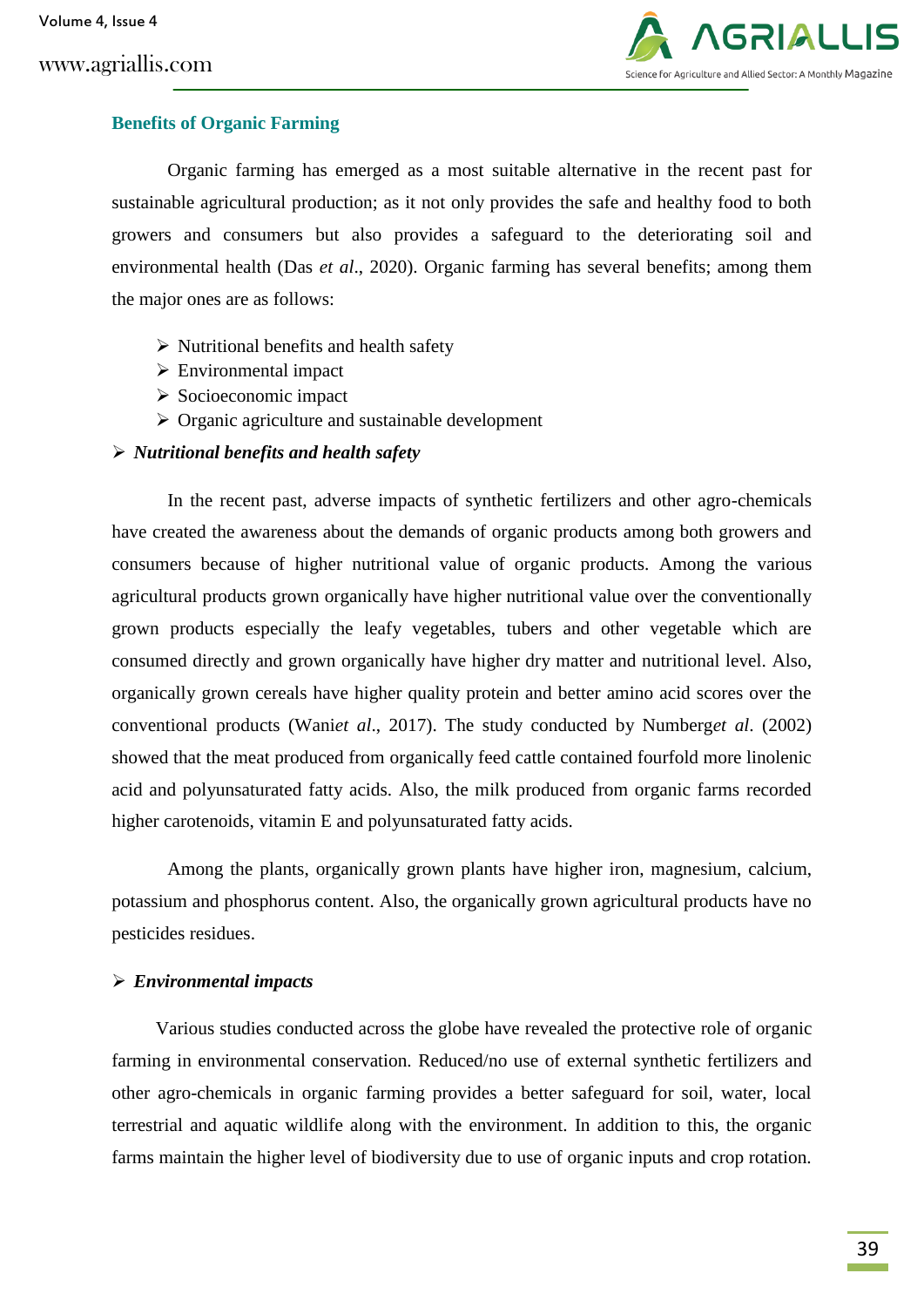

Organic farming maintains the higher level of soil physico-chemical and biological properties because of high amount of organic matter, enzymatic activity, biomass, high water holding capacity and percolation and less soil erosion (Hansen *et al*., 2001).

# *Socioeconomic impacts*

The higher labour requirement in the organic farming produces more income generation and employment as compared to conventional farming. Though the higher cost of organic certification, high cost of field manpower and organic inputs (10-40% higher) and lack of subsidies on organic inputs in India resulted in higher cost of cultivation under organic farming, but at the same time the premium prices of the organic products (25-70% higher than conventional products) and increasing demands of organic products results in the positive sides of the organic farming. In the recent time, most of the organic inputs are produced at the farm level, which is beneficial for the organic growers for reducing the cost of cultivation (Mukherjee *et al*., 2018).

# *Organic agriculture and sustainable development*

The concept of organic farming integrates three crucial goals- soil and environmental health, social and economic equity and economic profitability. Organic farming approach for sustainable development basically relies on:

- $\checkmark$  Long-term maintenance of agro-ecosystem and natural landscape.
- $\checkmark$  Balanced use of natural resources and reduction in overexploitation and pollution of these natural resources.
- $\checkmark$  Increased use of renewable energy sources and minimized use of non-renewable energy sources.
- $\checkmark$  Long-term maintenance of soil and environmental health.
- $\checkmark$  Provision of safe, secure and healthy working environment at organic farms.
- $\checkmark$  Scientific use of indigenous and traditional technology for better production of organic farms.

Organic farming is a balanced strategy for rural employment, food security, conservation of natural resources, poverty alleviation, sound infrastructure and adoption of an export-oriented production system (Soumya, 2015).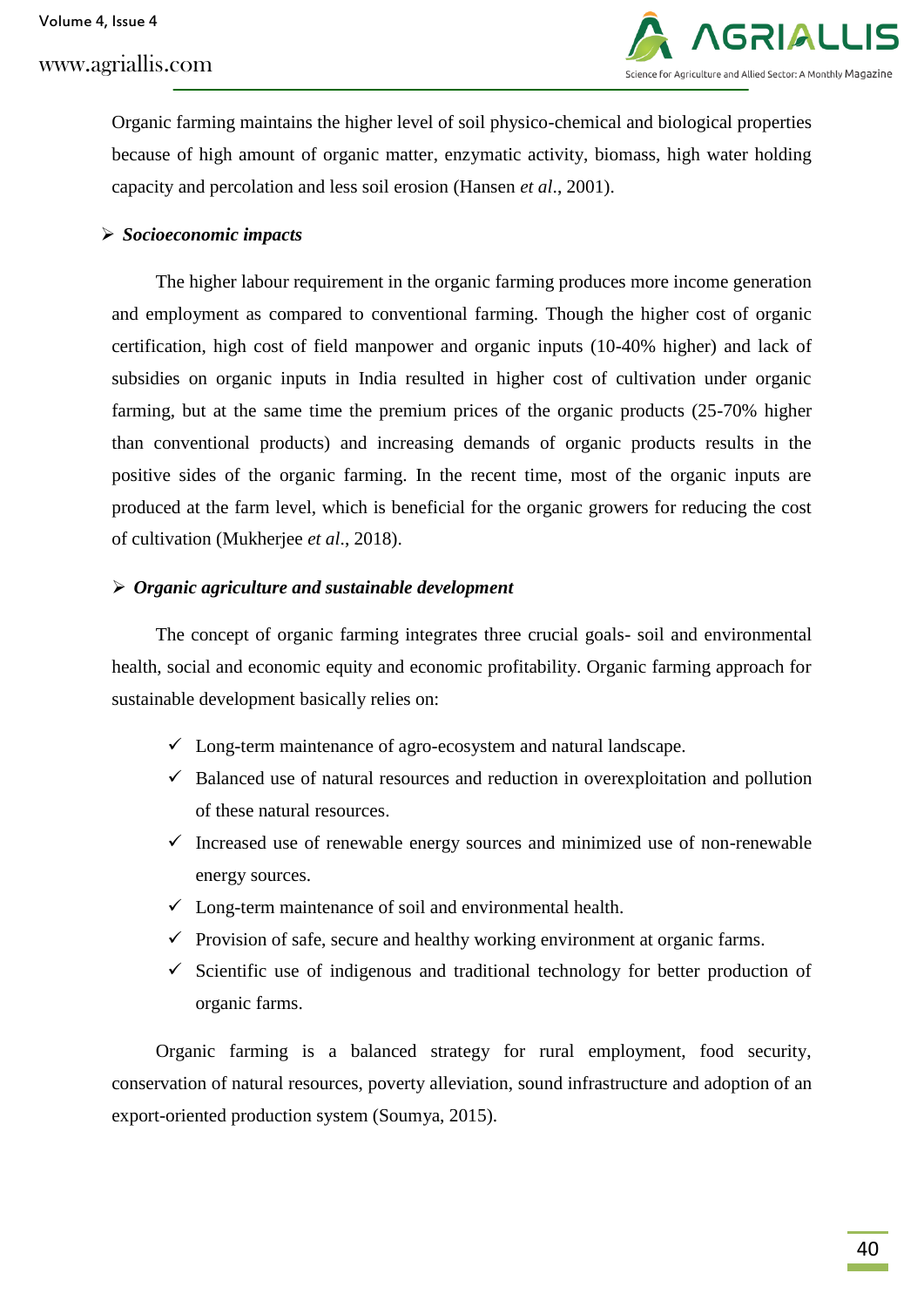

## **Present Status and Future of Organic Farming in India**

Among the 172 organic growers' countries across the globe, India holds a unique position. Among all the countries, in 2020-21; India has highest number of organic growers (1599010). Table 1 contains the details about the organic sector involvement in India during 2020-21.

**Table 1**. The status of organic operators in India during year 2020-21.

|    | <b>S.No. Particulars</b>  | <b>Operators (Nos.)</b>    |
|----|---------------------------|----------------------------|
| 1. | Individual farm producers | 3495                       |
| 2. | <b>ICS</b> Groups         | 4781                       |
| 3. | <b>Total Processors</b>   | 1703                       |
|    | <b>Total Traders</b>      | 745                        |
| 5. | Wild operators            | 71 (Total collectors 8724) |
| 6. | <b>Total operators</b>    | 10795                      |
|    | <b>Total farmers</b>      | 1599010                    |

Source: Organic Agriculture statistics APEDA (2020-21)

At the same time; in terms of area and production; the total area under organic production during 2020-21 was 4339184.93 ha and the production was 3496800.34 MT. Table 2 contains the details about the sector wise contribution under organic farming in India during 2020-21.

**Table 2**. Details about the area and production under organic farming in India during 2020-

21.

| Area (ha)                                 |            |  |  |
|-------------------------------------------|------------|--|--|
| Cultivated area (organic + in-conversion) | 2657889.33 |  |  |
| <b>Wild harvest collection area</b>       | 1681295.61 |  |  |
| Total area (cultivated + wild harvest)    | 4339184.93 |  |  |
| <b>Production (MT)</b>                    |            |  |  |
| <b>Farm production</b>                    | 3468991.98 |  |  |
| <b>Wild harvest production</b>            | 27808.36   |  |  |
| <b>Total production</b>                   | 3496800.34 |  |  |

Source: Organic Agriculture statistics APEDA (2020-21)

Indian exports of organic agriculture reached 1040.95 million USD during the year 2020-21 with total export quantity of 888179.68 MT (APEDA, 2021). Among the exported products, the largest contribution was from the processed organic food products (405383.99 MT) followed by oil seeds (100815.43 MT); cereals and millets (48677.64 MT); spices and condiments (8053.30 MT) and tea (6210.89 MT). The major countries in which Indian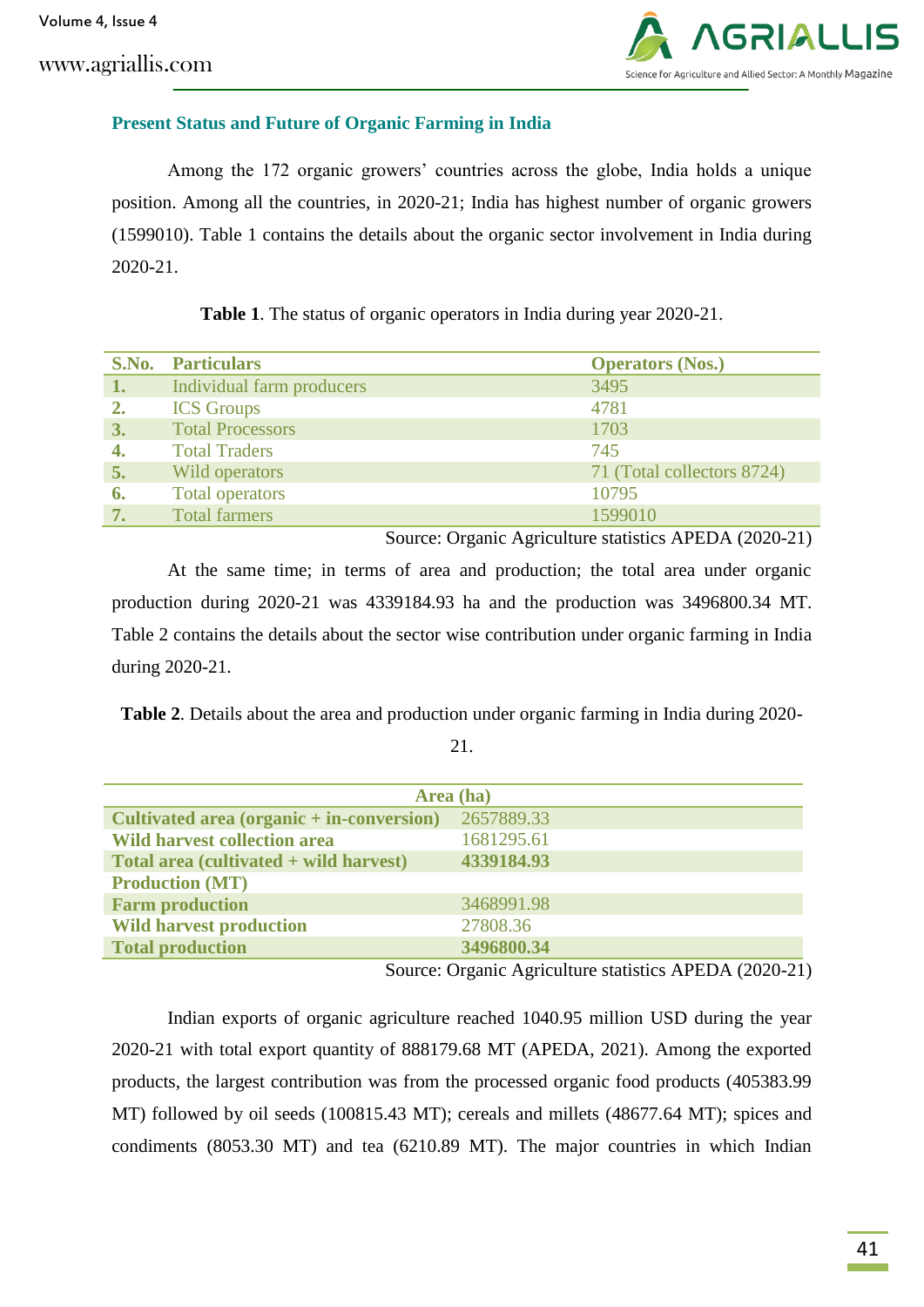Volume 4, Issue 4

www.agriallis.com



organic products were exported during 2020-21 are as follows: USA  $>$  European Union  $>$ Canada >Great Britain > Korea Republic > Israel >Switzerland etc.

#### **Future of Organic Farming in India**

India's domestic market of organic farming is growing at very rapid pace with initiation of many Govt. schemes to help the organic growers. These Govt. schemes like ParamparagatKrishiVikasYojana (PKVY);RashtriyaKrishiVikasYojana (RKVY); Mission Organic Value Chain Development for North Eastern Region (MOVCDNER); National Programme for organic production (NPOP); National Mission on Oilseeds and Oil Palm (NMOOP); National Food Security Mission (NFSM) etc. have successfully helped in development of domestic organic markets in various states of India. Demands of more and more scientific technologies and packages and practices of organic farming in India and their implementation in farmers' field will ensure economically sound and viable organic agriculture in near future (Barik, 2017).

#### **Conclusion**

Increasing health and environmental awareness has created tremendous popularity of organic farming among the growers and consumers in the recent past. The higher nutritional value of organic produce ensures the safe food from farm to plate. Along with the safe food, organic farming also provides the safeguard to both soil and environmental health. In the countries like India organic farming has huge potential and the market of organic farming in India is growing at a very rapid speed. Thus, promotion of organic farming in India can build an ecologically, nutritionally and economically healthy nation in the near future.

# **References**

- Barik, A.K. (2017). Organic farming in India: Present status, challenges and technological breakthrough. In *3rd Conference on bio-resource and stress management international* (pp. 101-110).
- Das, S., Chatterjee, A. and Pal, T. K. (2020). Organic farming in India: a vision towards a healthy nation.*Food Quality and Safety* 4 (2) 69-76.
- Hansen, B., Alroe, H.J., Kristensen, E.S. (2001). Approaches to assess theenvironmental impact of organic farming with particular regard to Denmark.*Agriculture, Ecosystems & Environment*, 83: 11–26.